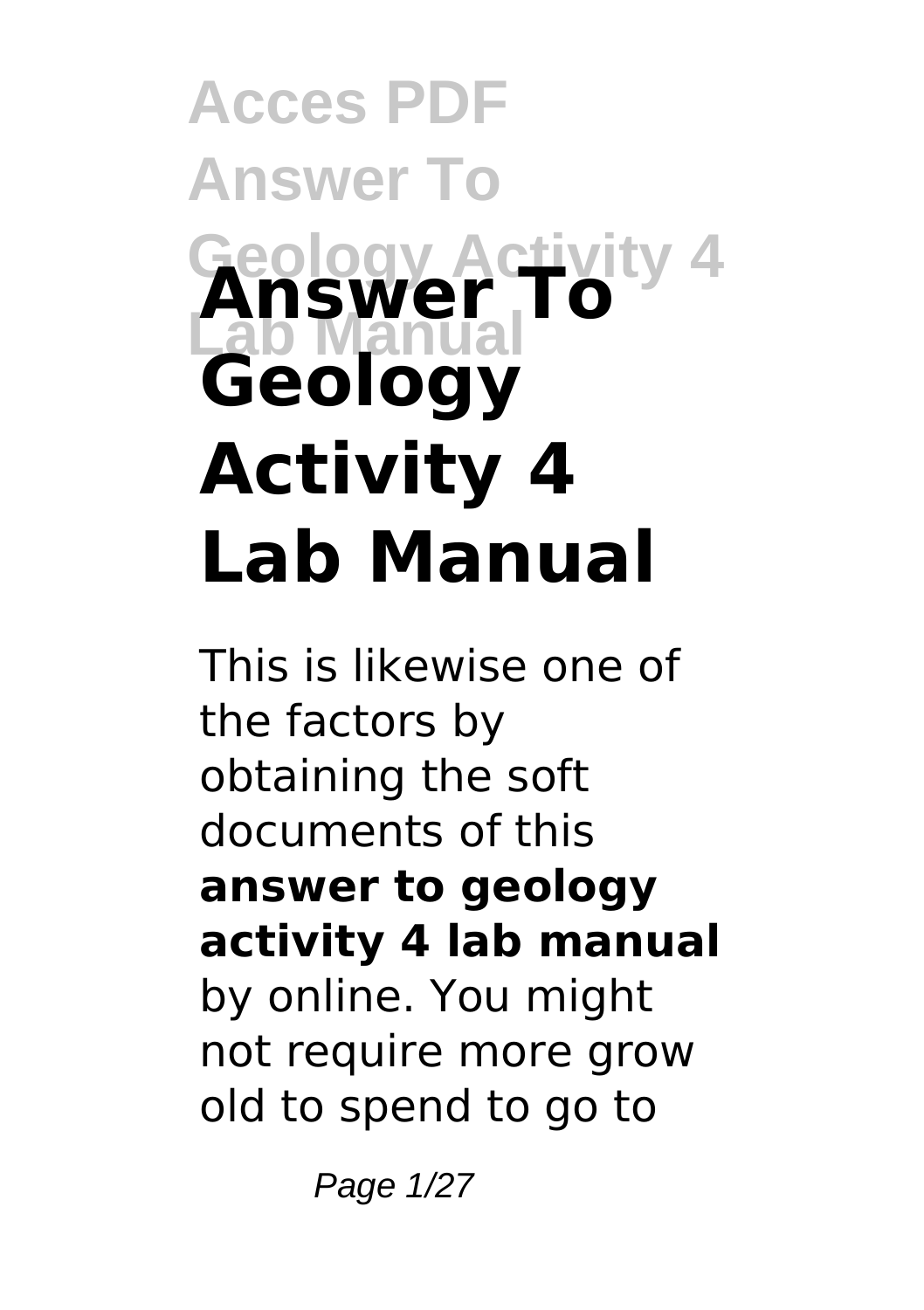the ebook instigation 4 as skillfully as search for them. In some cases, you likewise realize not discover the notice answer to geology activity 4 lab manual that you are looking for. It will extremely squander the time.

However below, behind you visit this web page, it will be for that reason certainly simple to get as competently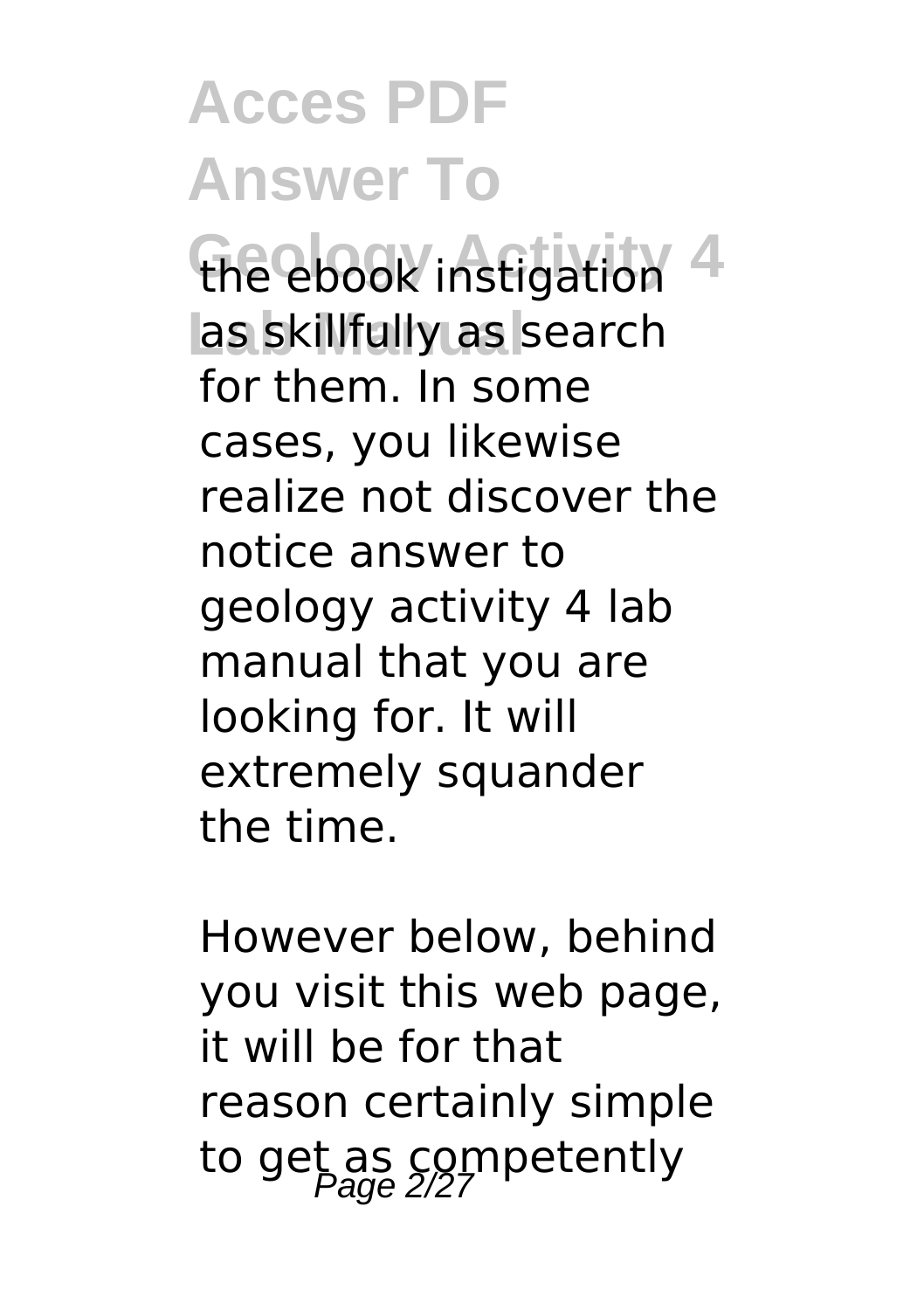**Geology Activity 4** as download guide answer to geology activity 4 lab manual

It will not assume many period as we accustom before. You can get it though pretend something else at house and even in your workplace. as a result easy! So, are you question? Just exercise just what we find the money for under as competently as evaluation **answer**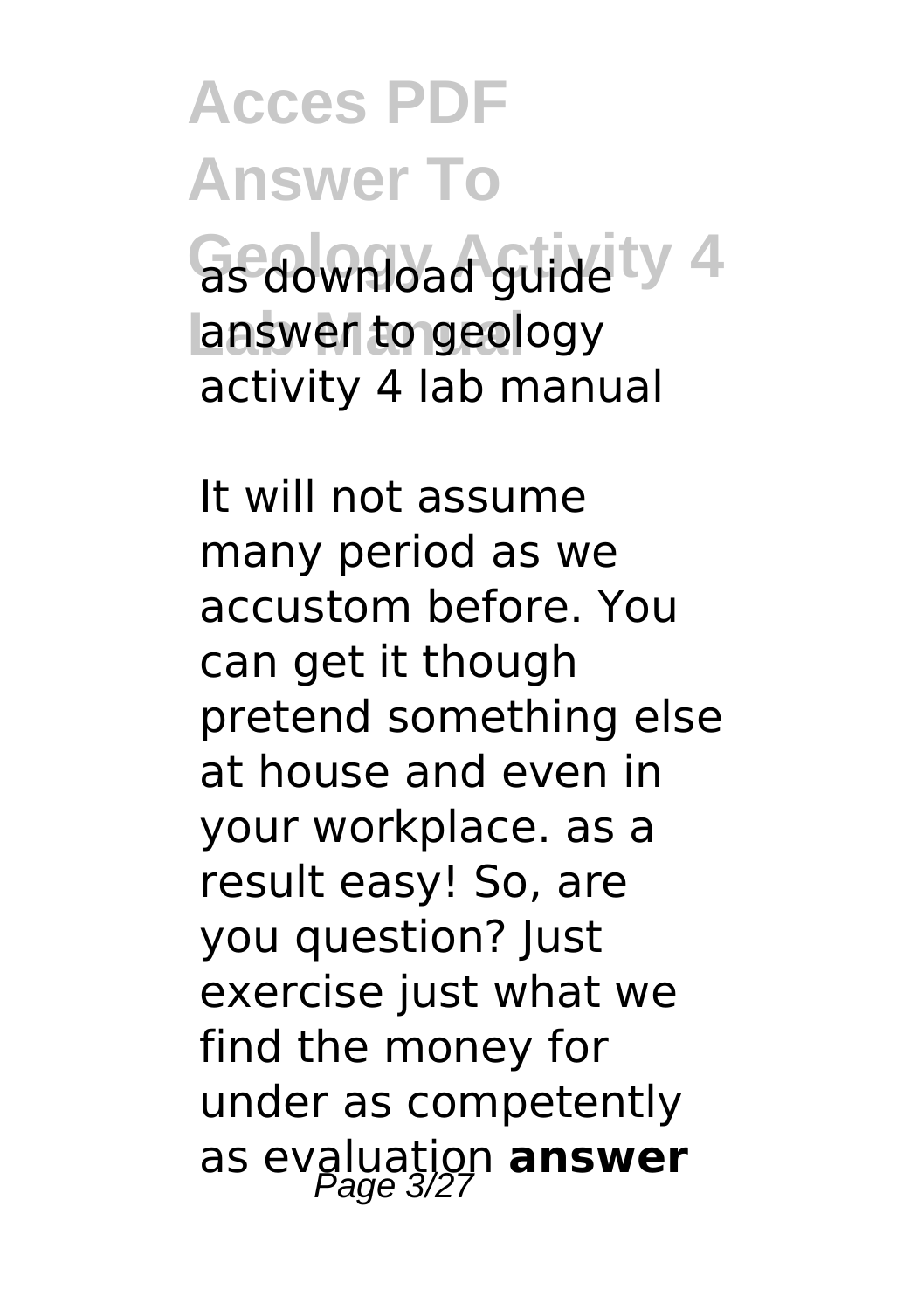**Acces PDF Answer To Geology Activity 4 to geology activity 4 Lab Manual lab manual** what you in imitation of to read!

We provide a wide range of services to streamline and improve book production, online services and distribution. For more than 40 years, \$domain has been providing exceptional levels of quality prepress, production and design services to book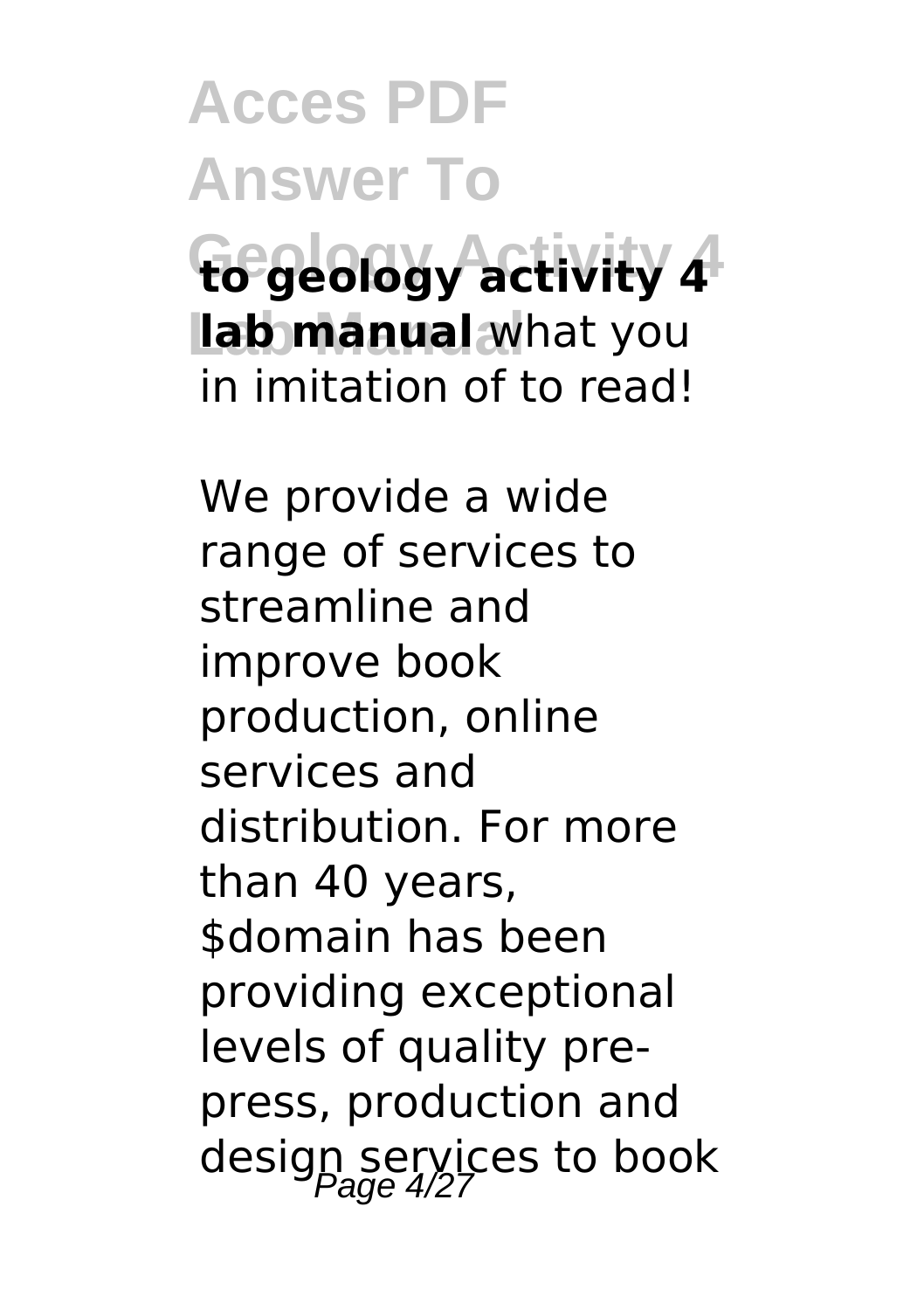**Gublishers.** Today, We 4 bring the advantages of leading-edge technology to thousands of publishers ranging from small businesses to industry giants throughout the world.

#### **Answer To Geology Activity 4**

Answer To Geology Activity 4 4.2 Under pressure – no answer possible 4.3 Volcanoes and subduction - The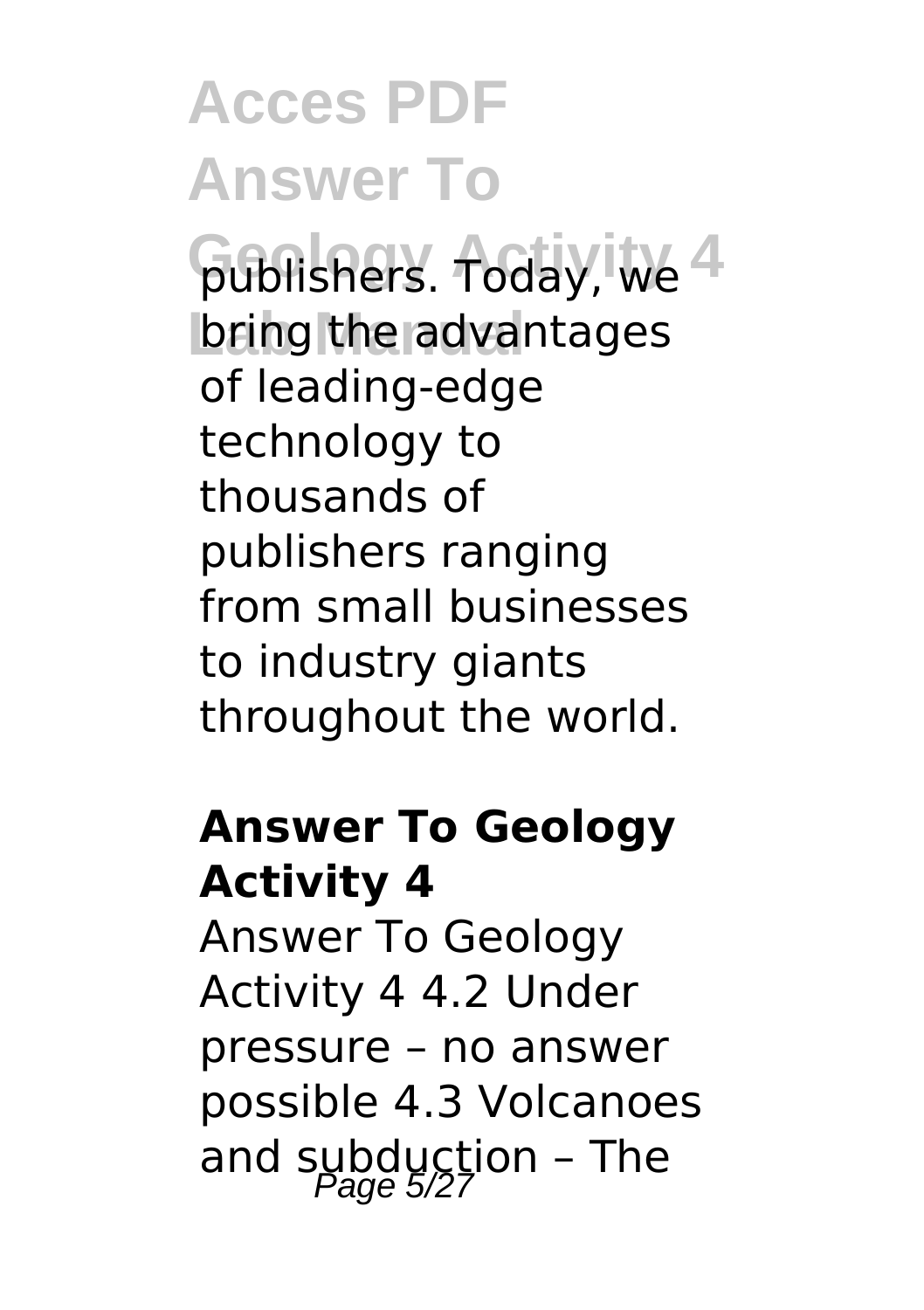**Geology Activity 4** volcanoes are between **Lab Manual** 200 and 300 km from the subduction boundary, about 250 km on average. If the subducting crust is descending at 40 km per 100 km inland, the depth to the Juan de Plate beneath these volcanoes is between

#### **Answer To Geology Activity 4 Lab Manual**

Answer To Geology Activity 4 Answer To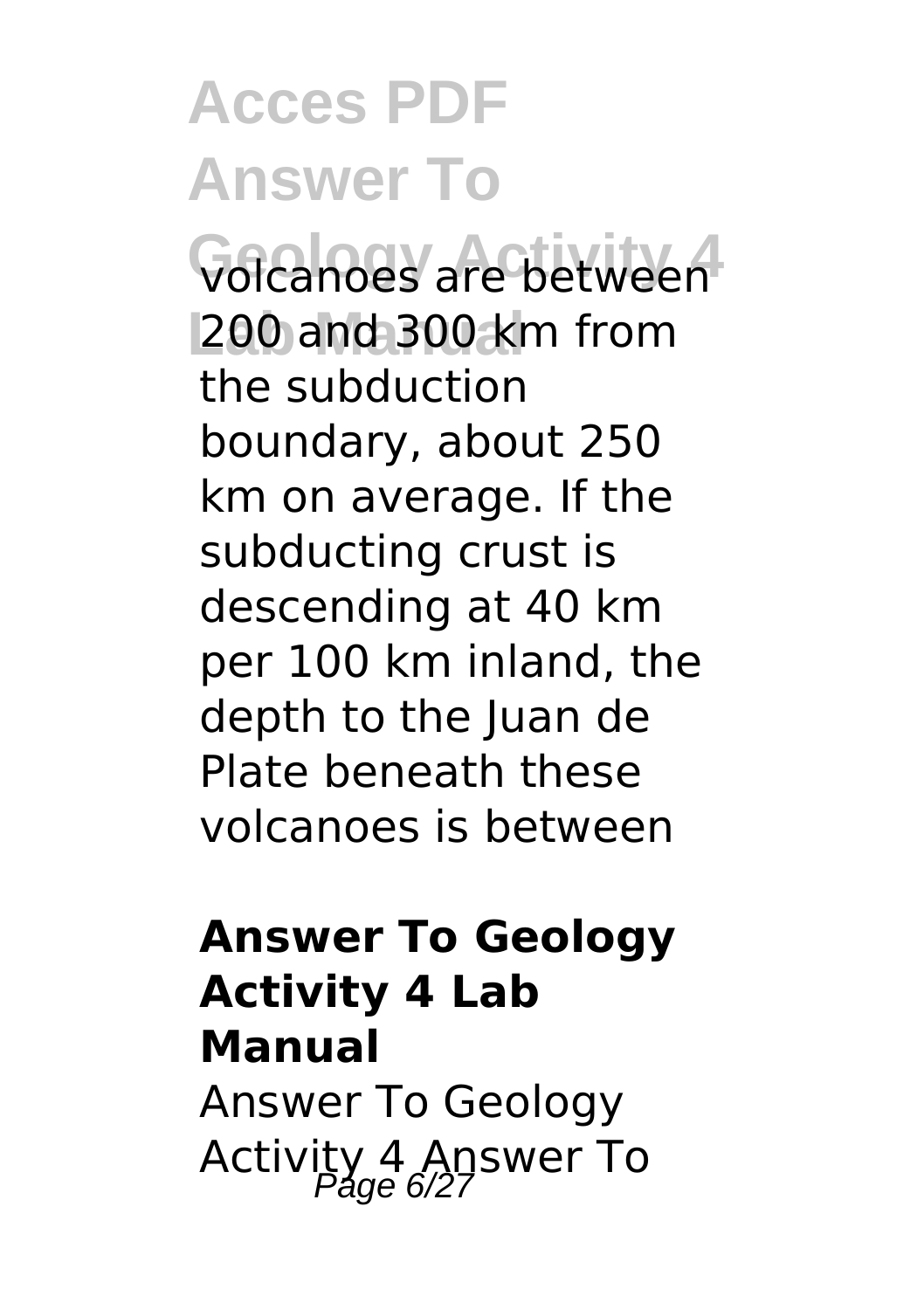**Acces PDF Answer To Geology Activity 4** Geology Activity 4 4.2 Under pressure - no answer possible 4.3 Volcanoes and subduction – The volcanoes are between 200 and 300 km from the subduction boundary, about 250 km on average. If the subducting crust is descending at 40 km per 100 km inland, the depth to the Juan de Plate beneath these volcanoes is between Answer To Geology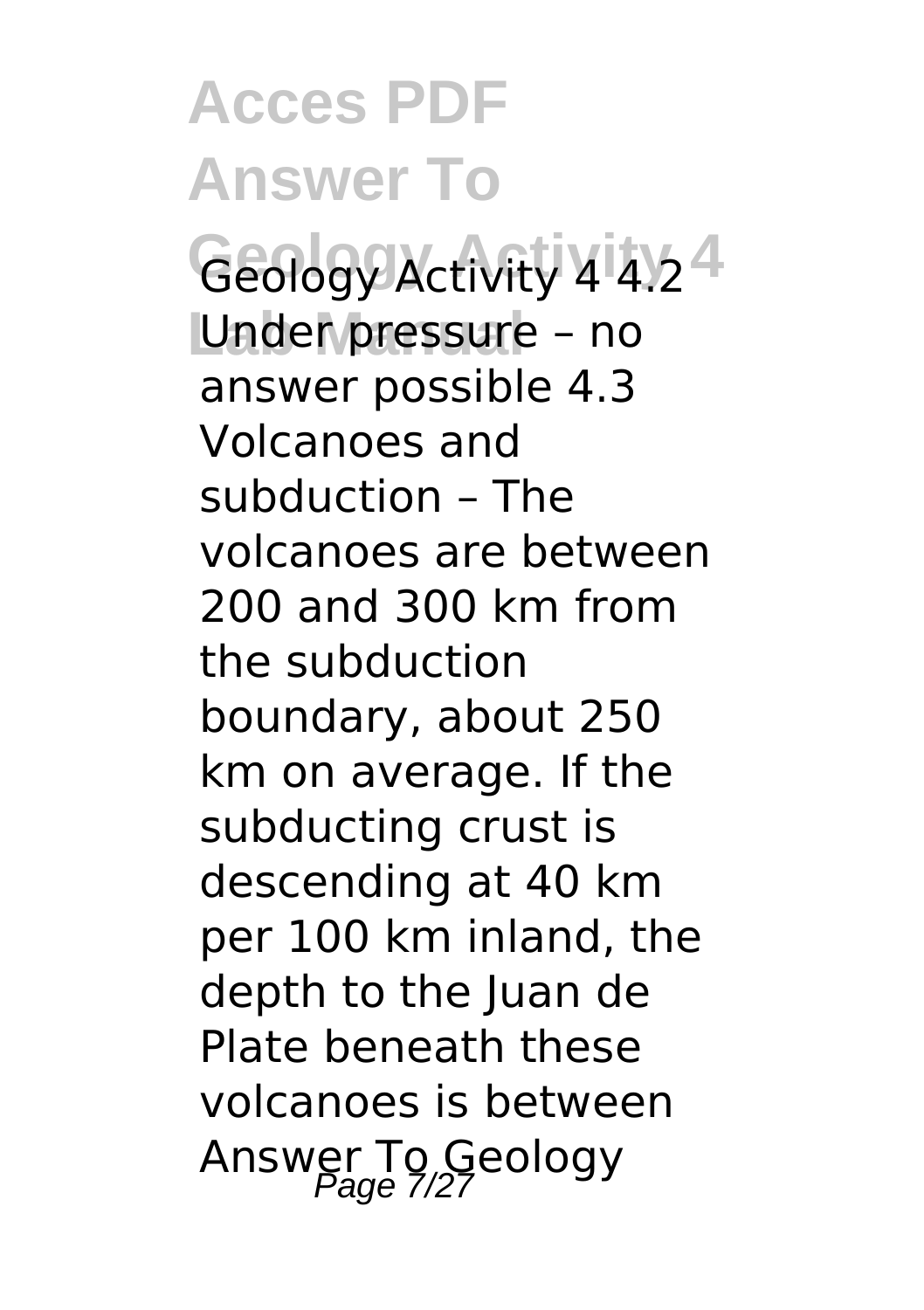**Acces PDF Answer To Activity 4 Lab Manual 4 Lab Manual Answer To Geology Activity 4 Lab Manual** Learn activity 4 geology with free interactive flashcards. Choose from 500 different sets of activity 4 geology flashcards on Quizlet.

**activity 4 geology Flashcards and Study Sets | Quizlet** Geology 8 Learning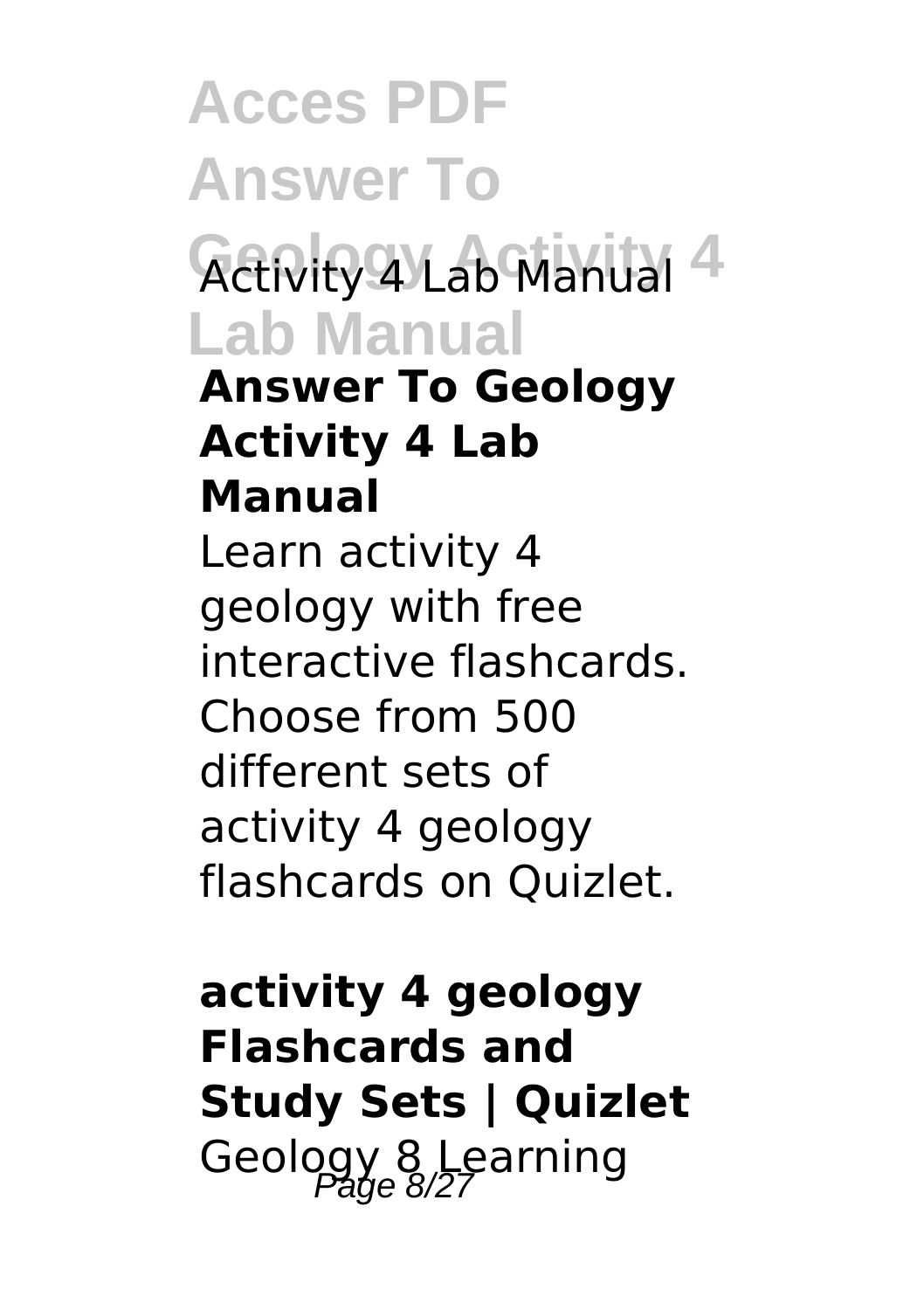**Activity 4: "Solar Vity 4 System Scale and** Number of Planets in the Universe Part 1: Scale of the Solar System Introduction: The solar system is BIG. The sun is BIG. The planets are big too, but the sun is huge.

#### **Geology 8 Learning Activity 4: "Solar System Scale ...** 4.2 Under pressure – no answer possible. 4.3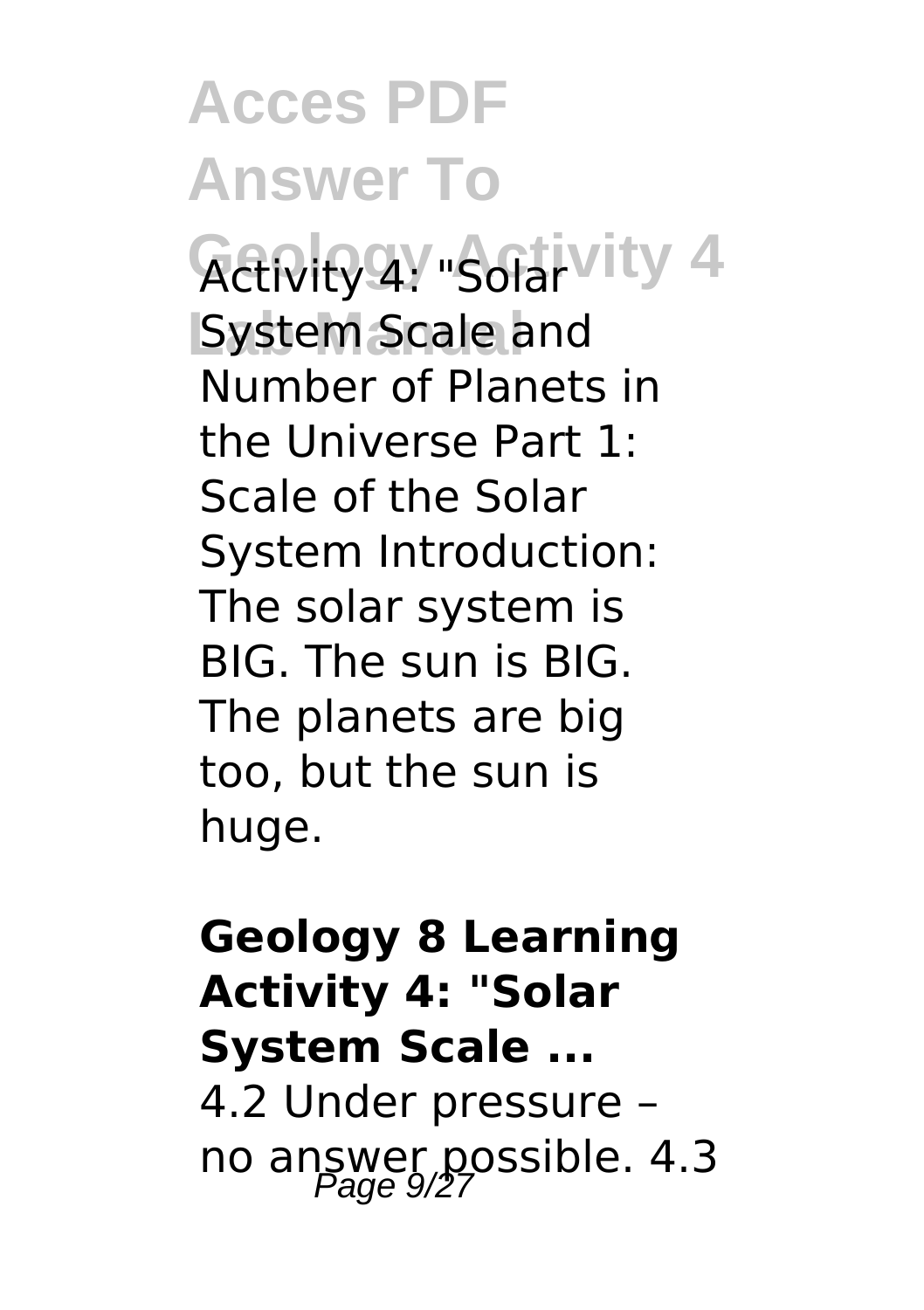**Volcanoes and tivity 4 Lab Manual** subduction – The volcanoes are between 200 and 300 km from the subduction boundary, about 250 km on average. If the subducting crust is descending at 40 km per 100 km inland, the depth to the Juan de Plate beneath these volcanoes is between 80 and 120 km, or 100 km on average.

#### **Appendix C: Answers**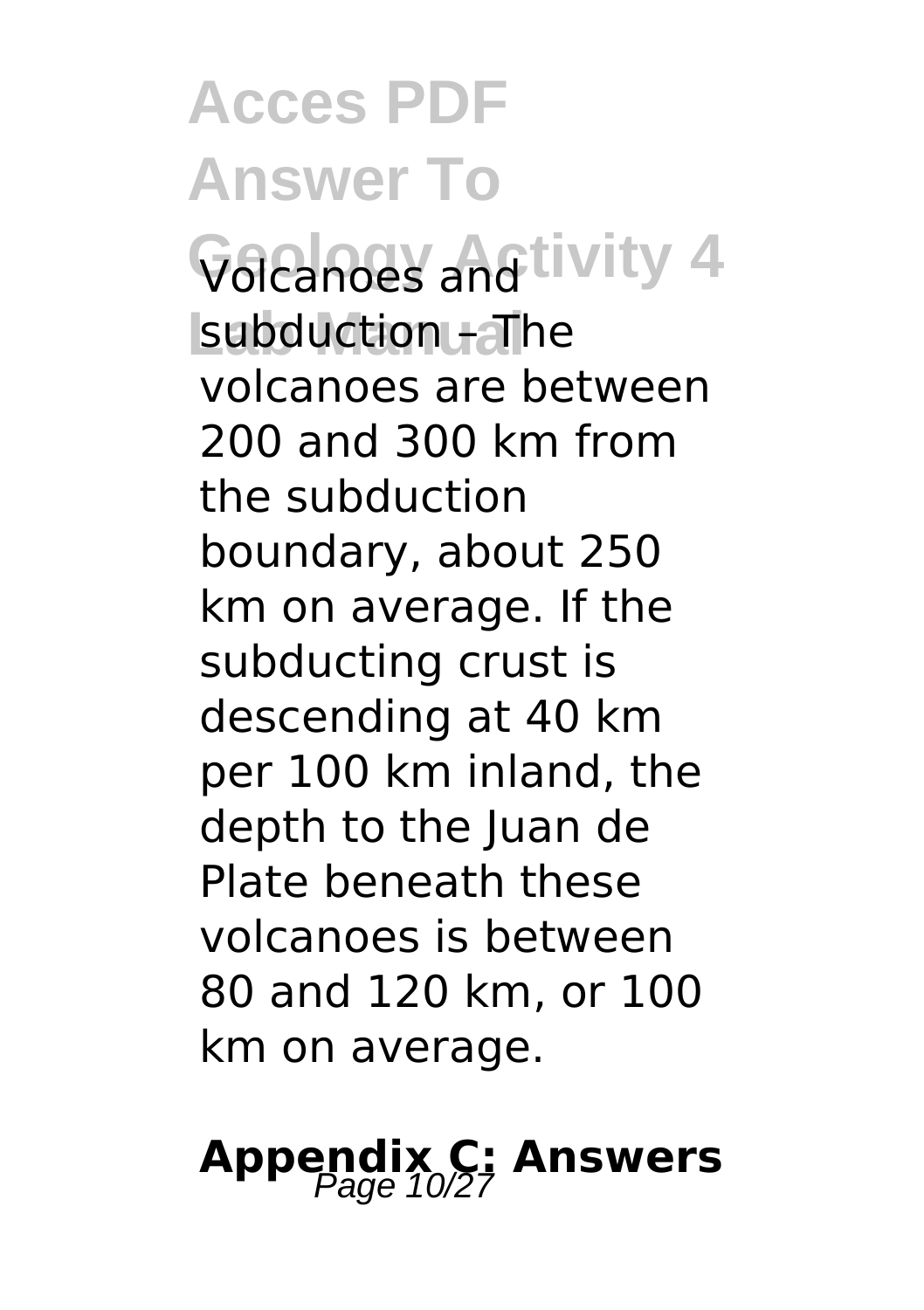**Acces PDF Answer To**  $G$ **Exercises** qtivity 4 **Physical Geology** Question: Activity 4.5: Rock And The Rock Cycle B20 2018 Activity 4.5: Rock And Th....QA AA Activity 4.5: Rock And The Rock Cycle Date: CcoR Course/Section: A. On The Rock Cycle Below (Fig. A4.5.1), Color Arrows Orangeif They Indicate A Process Leading To Formation Of Igneous Rock, Brown If They Indicate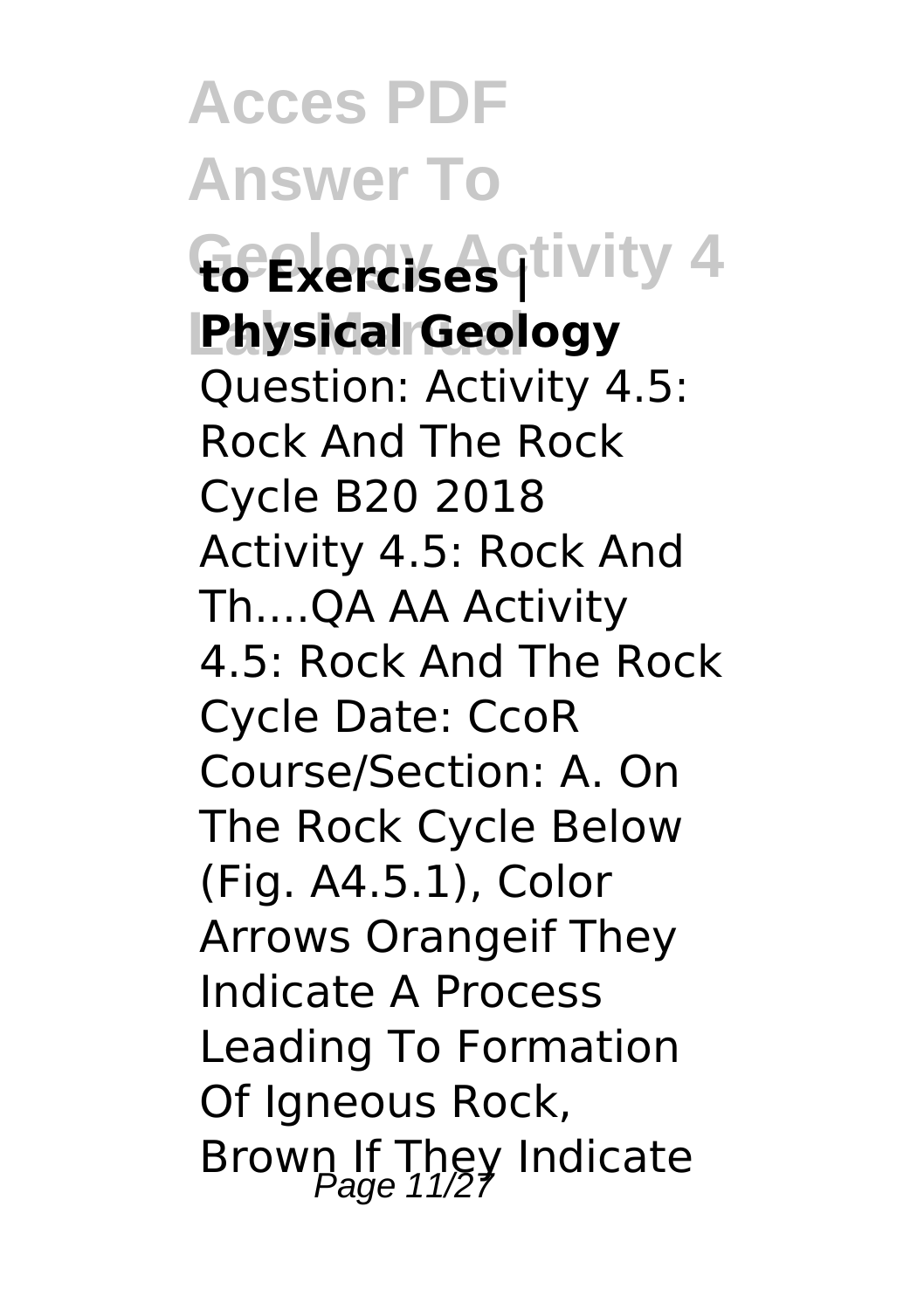**Acces PDF Answer To G** Process Leading To 4 **Formation Of I** Sedimentary Rock, And

#### **Solved: Activity 4.5: Rock And The Rock Cycle B20 2018 Act**

**...**

...

Geology. Get help with your Geology homework. Access the answers to hundreds of Geology questions that are explained in a way that's easy for you to understand,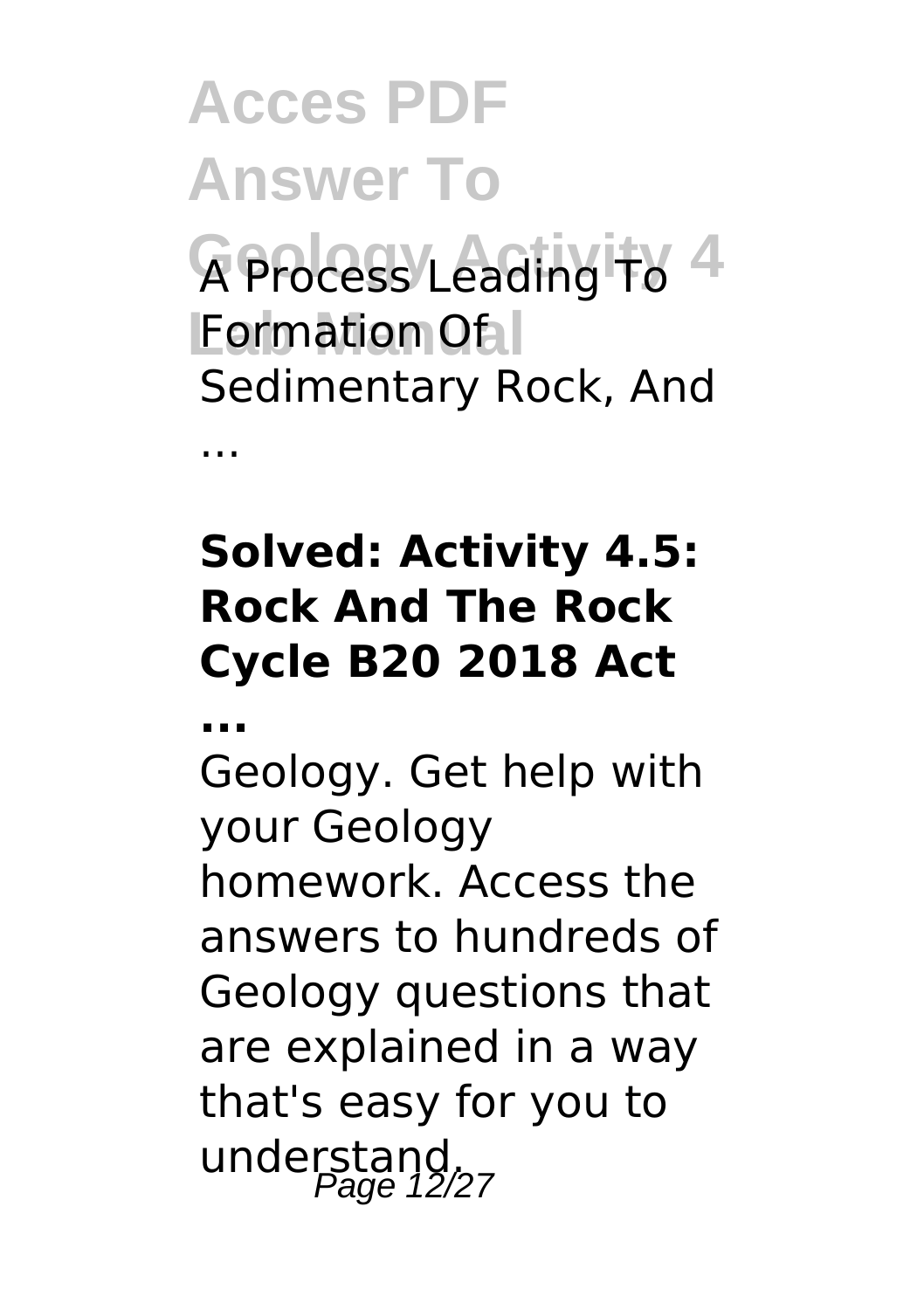**Acces PDF Answer To Geology Activity 4 Lab Manual Geology Questions and Answers | Study.com** 4.2 Under pressure – no answer possible. 4.3 Volcanoes and subduction – The volcanoes are between 200 and 300 km from the subduction boundary, about 250 km on average. If the subducting crust is descending at 40 km per 100 km inland, the depth to the Juan de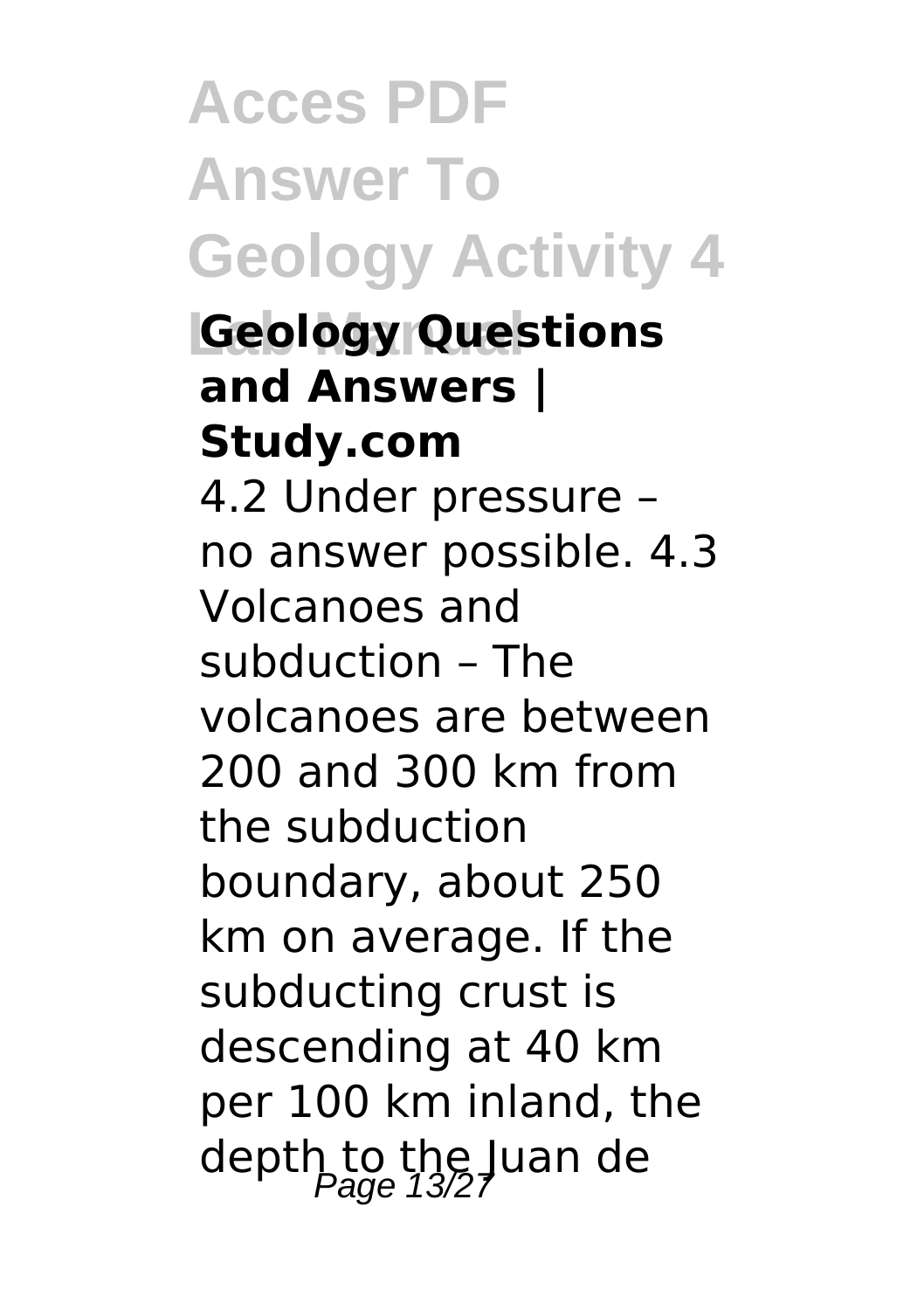**Plate beneath these** 4 **volcanoes is between** 80 and 120 km, or 100 km on average.

#### **Appendix 3 Answers to Exercises – Physical Geology**

Geology is an earth science, but that doesn't mean it only belongs in science class! Try these geology activities to introduce your students to this awesome subject.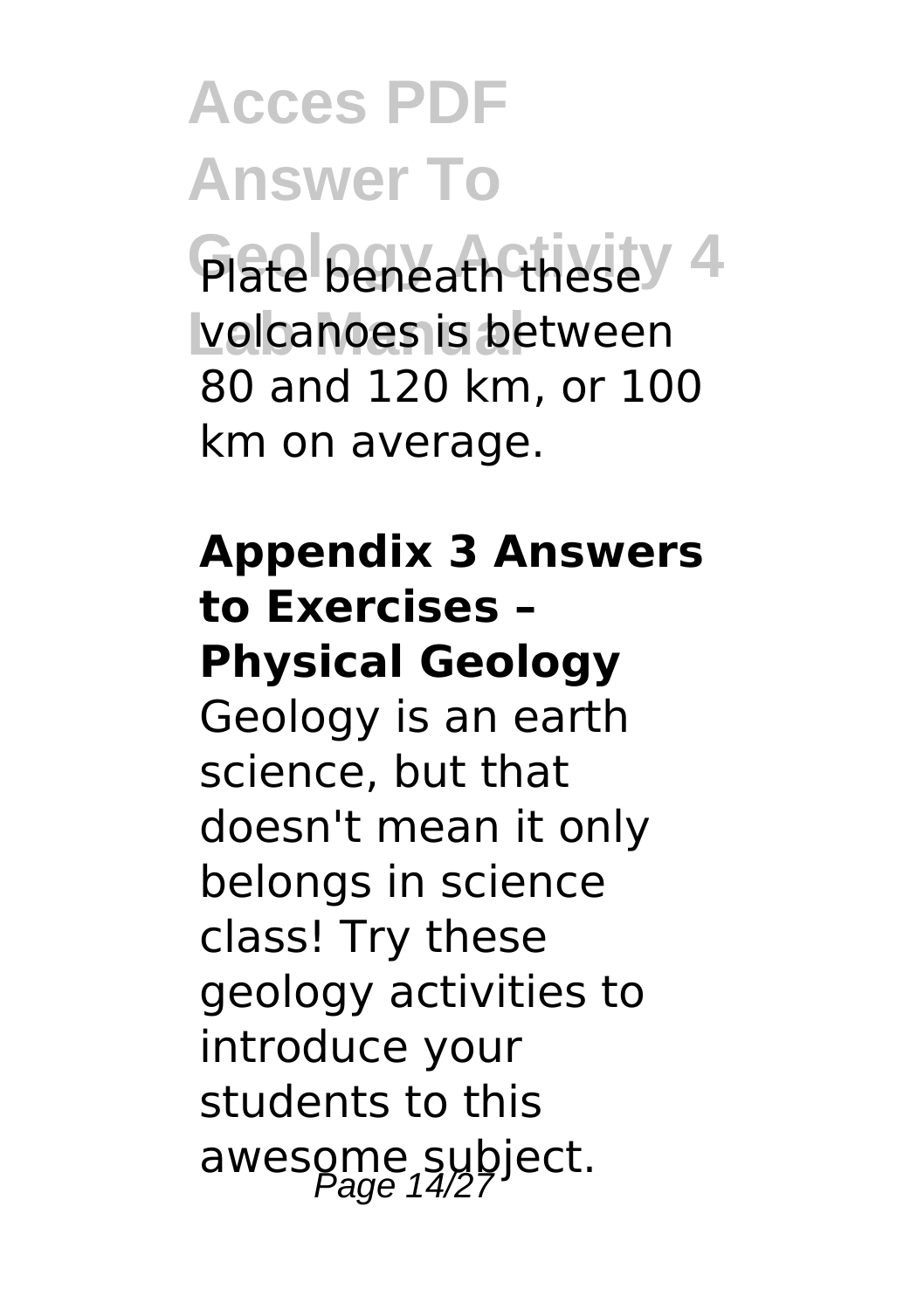From gemology to<sup>ity 4</sup> volcanology, geology has much more to it than picking up and examining rocks. These simple, easy-to-do geology activities provide many connections to other subjects while

#### **5 Geology Activities for Your Classroom – STEM JOBS**

Save this Book to Read laboratory manual in physical geology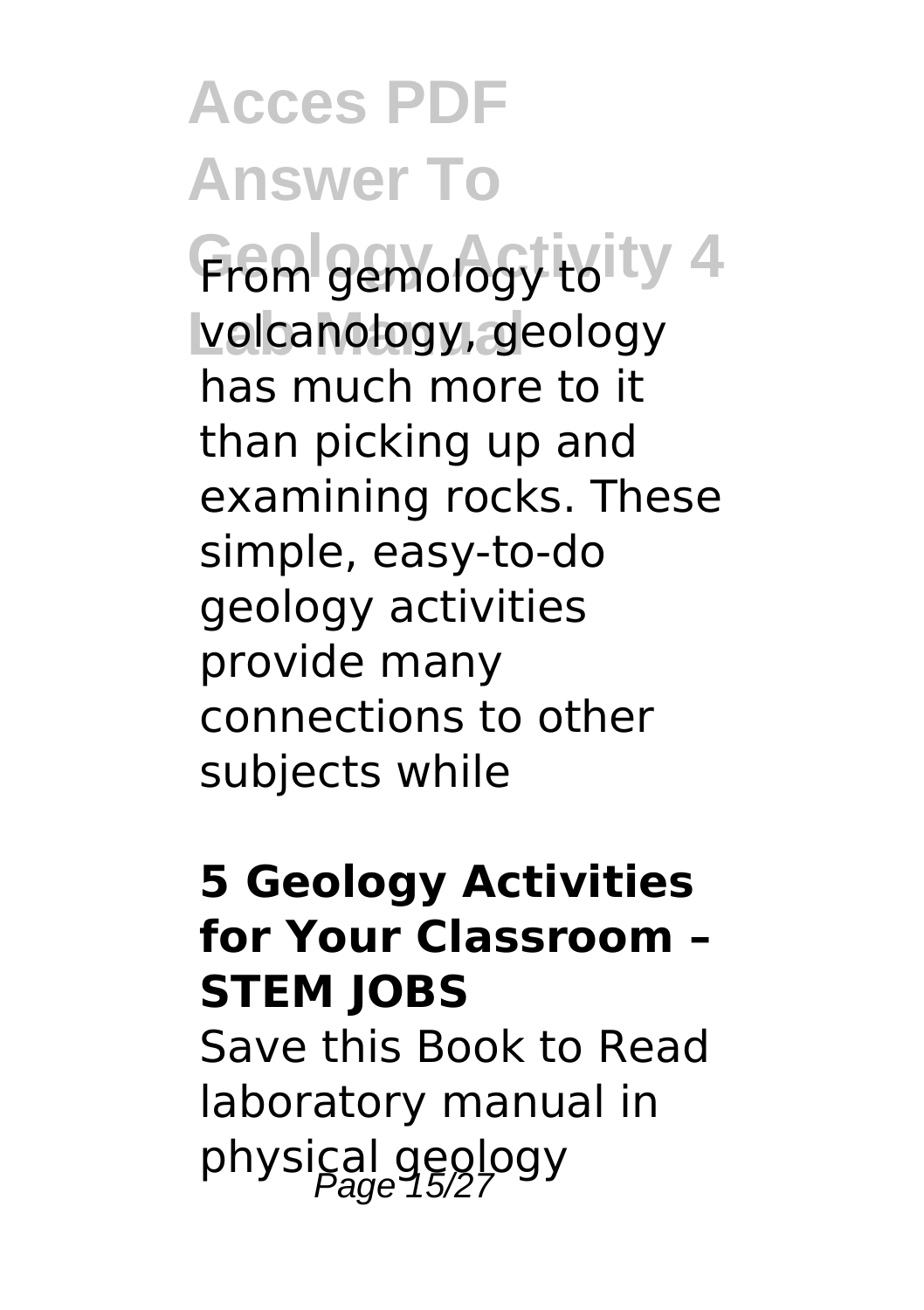**Gnswer key pdf PDF**  $\sqrt{4}$ eBook at our Online Library. Get laboratory manual in physical geology answer key pdf PDF file for free from our onlin

#### **Laboratory manual in physical geology answer key pdf by ...** Geologic Age- Activity Students investigate radioactivity as a tool for measuring geologic time. The Geologic Time Spiral - A Path to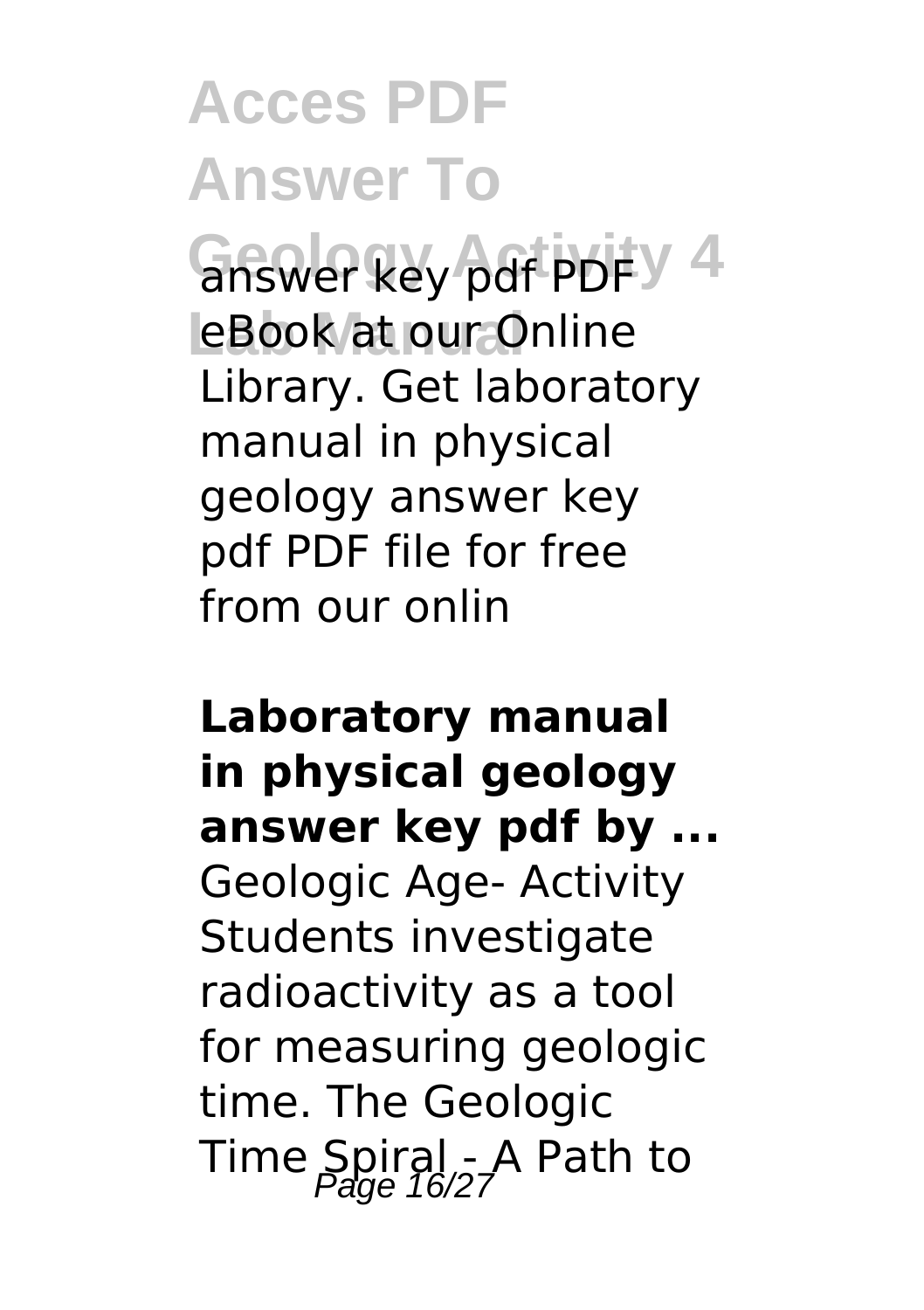**Gre Past- Poster They 4** centerfold illustration from the popular USGS pamphlet "Geologic Time" is now available as a downloadable poster in both pagesize and poster-size resolutions. This diagram is a wonderful

**Grade 9-12: Geology - USGS**

...

ACTIVITY 8.4 Absolute Dating of Rocks and Fossils Course/Section: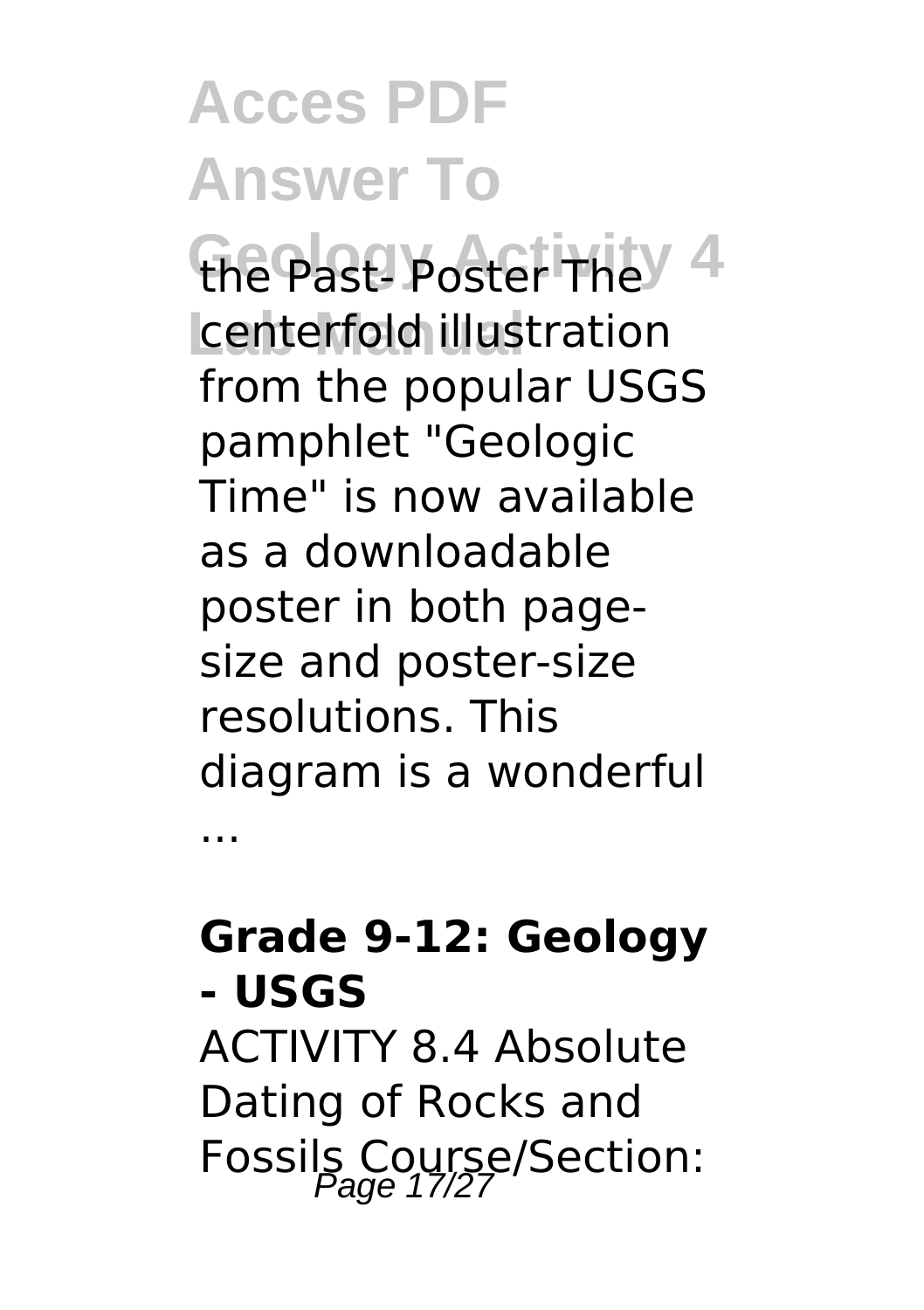**Acces PDF Answer To Gate: A. A solidified V** 4 lava flow containing zircon mineral crystals is present in a sequence of rock layers that are exposed in a hillside A mass spectrometer analysis was used to count the atoms of uranium-235 and lead-207 isot lava flow.

**Solved: 8.4 Absolute Dating Of Rocks And Fossils Questions ...** ANSWERS TO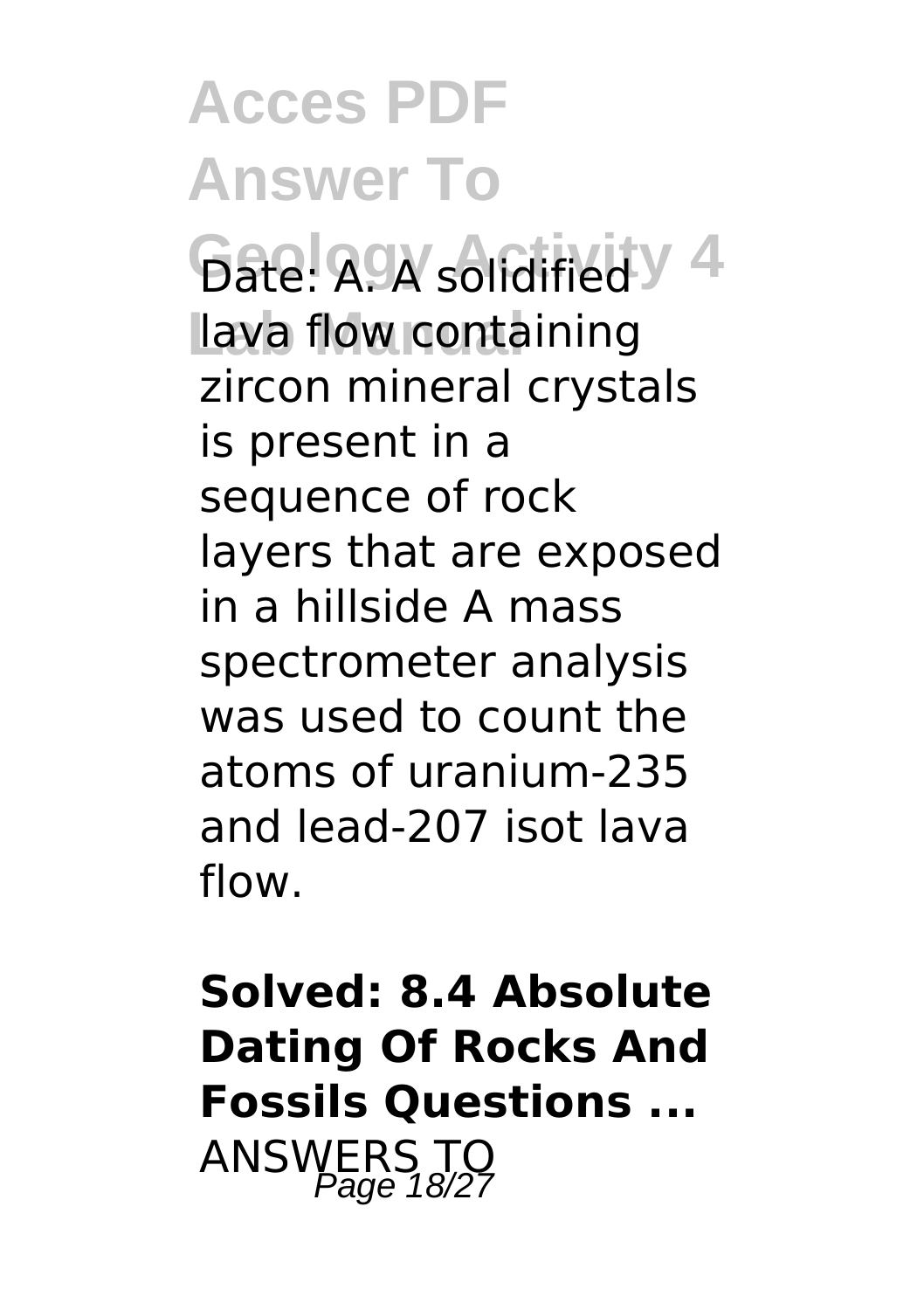**EXERCISE NINELIVITY 4 QUESTIONS Activity 9.1** 1. Answers will vary. 2. Relative dates place objects or events in their proper sequence of formation, while numeric dates specify the number of years that have passed since an event occurred. Activity 9.2 1. [OLDEST (first): 8-hearts, 6-diamonds, 3-diamonds, 7-spades, 10-hearts, 5-spades, ace-clubs, 4-hearts,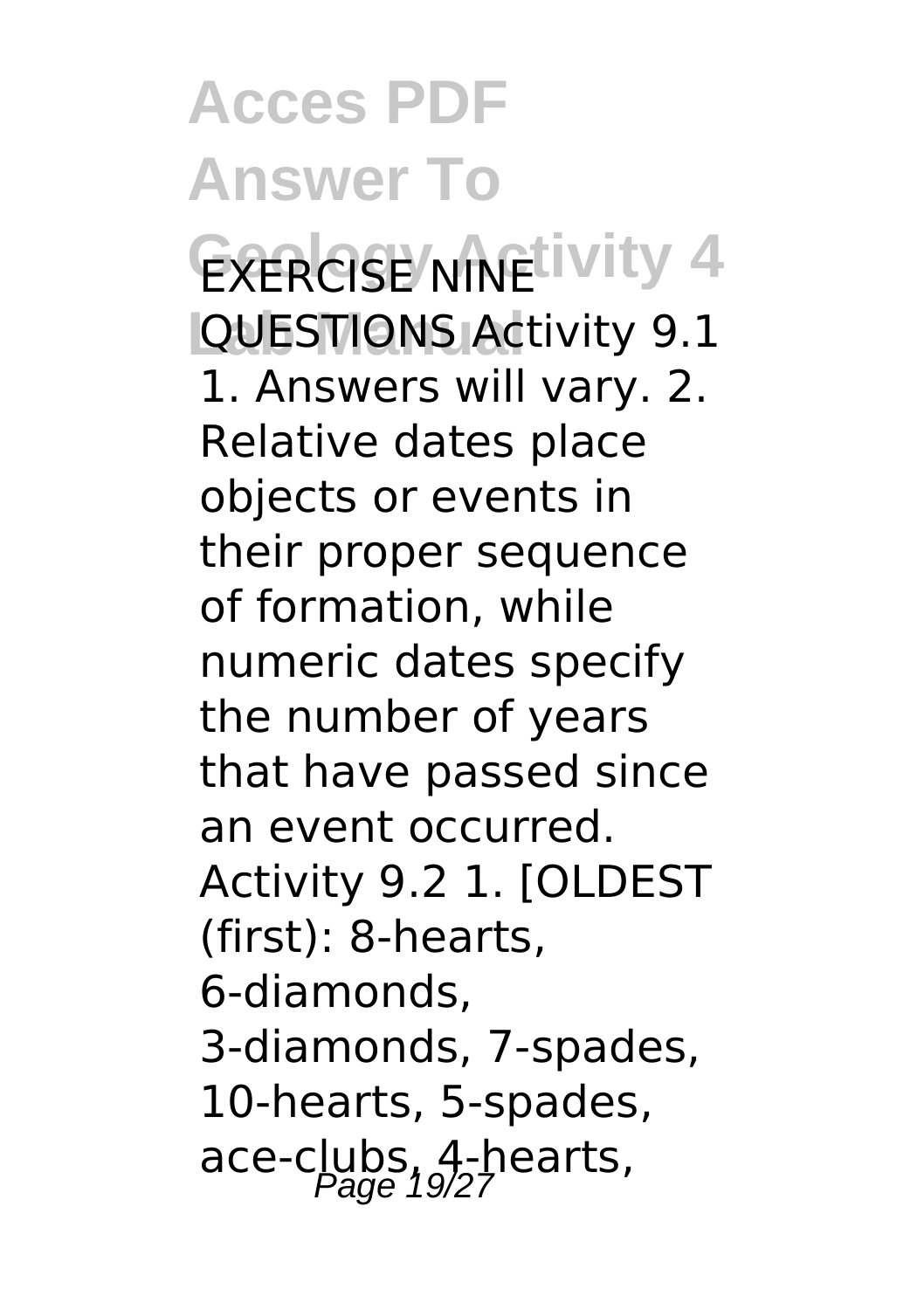**Acces PDF Answer To Genbs (last)** ctivity 4 **Lab Manual** YOUNGEST] 2.

#### **chapter9-lab - ANSWERS TO EXERCISE NINE QUESTIONS Activity**

**...**

Creation and Geologic Layers. In one day, our infinitely wise, allpowerful Creator laid down some dirt layers 30 miles thick that are now deep in the geologic record and foundational to the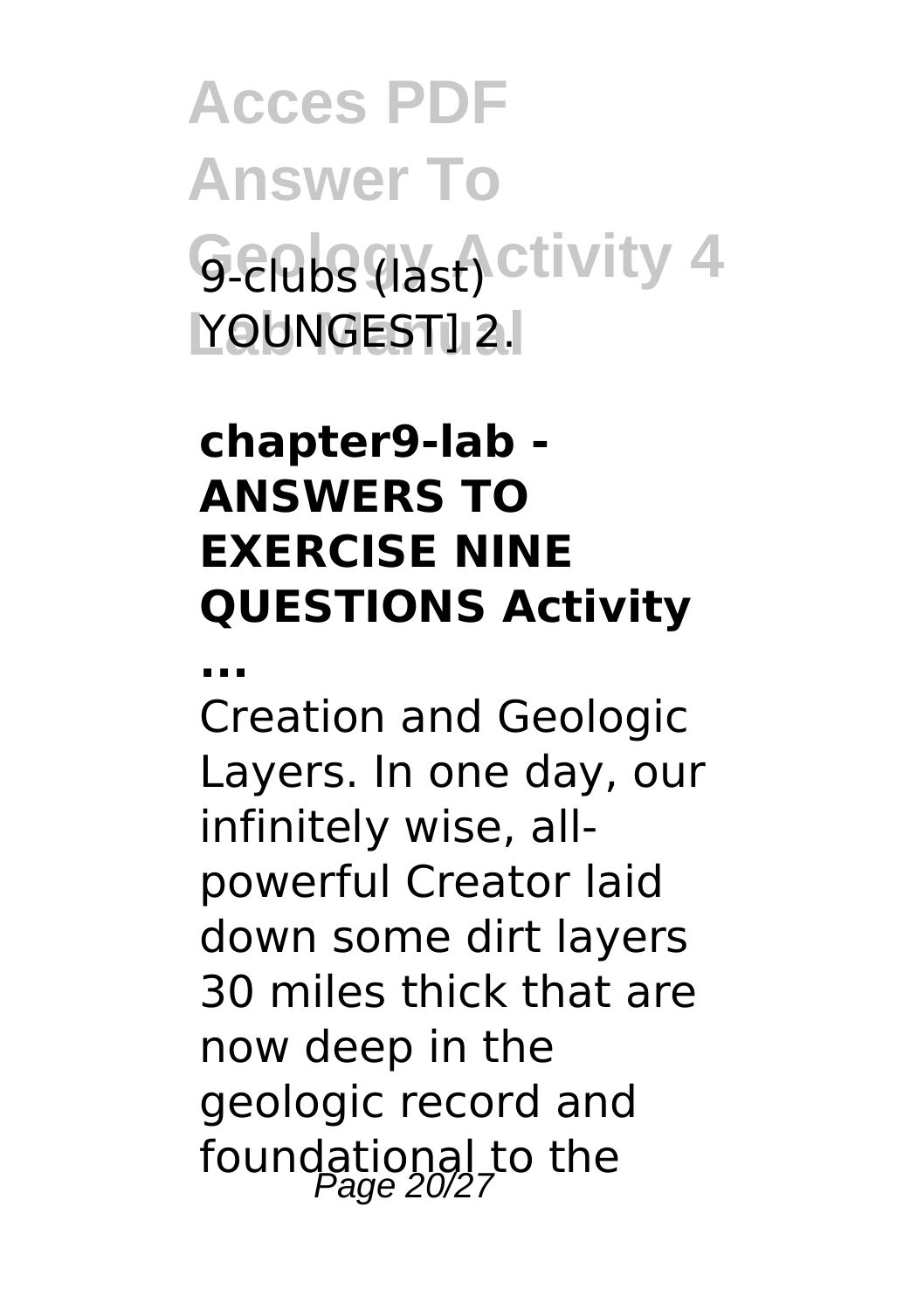**Gandmasses** we live on. These provide us with an abundance of resources, which we use to worship and serve Him for His purposes and glory.

#### **Geology | Answers in Genesis**

Answer to Styles Igneous Rocks 1. geology.com 5. 2. 6. 3. geology.com 7. goology.com 4. 8. Activity 11: Igneous Rock Identificatio...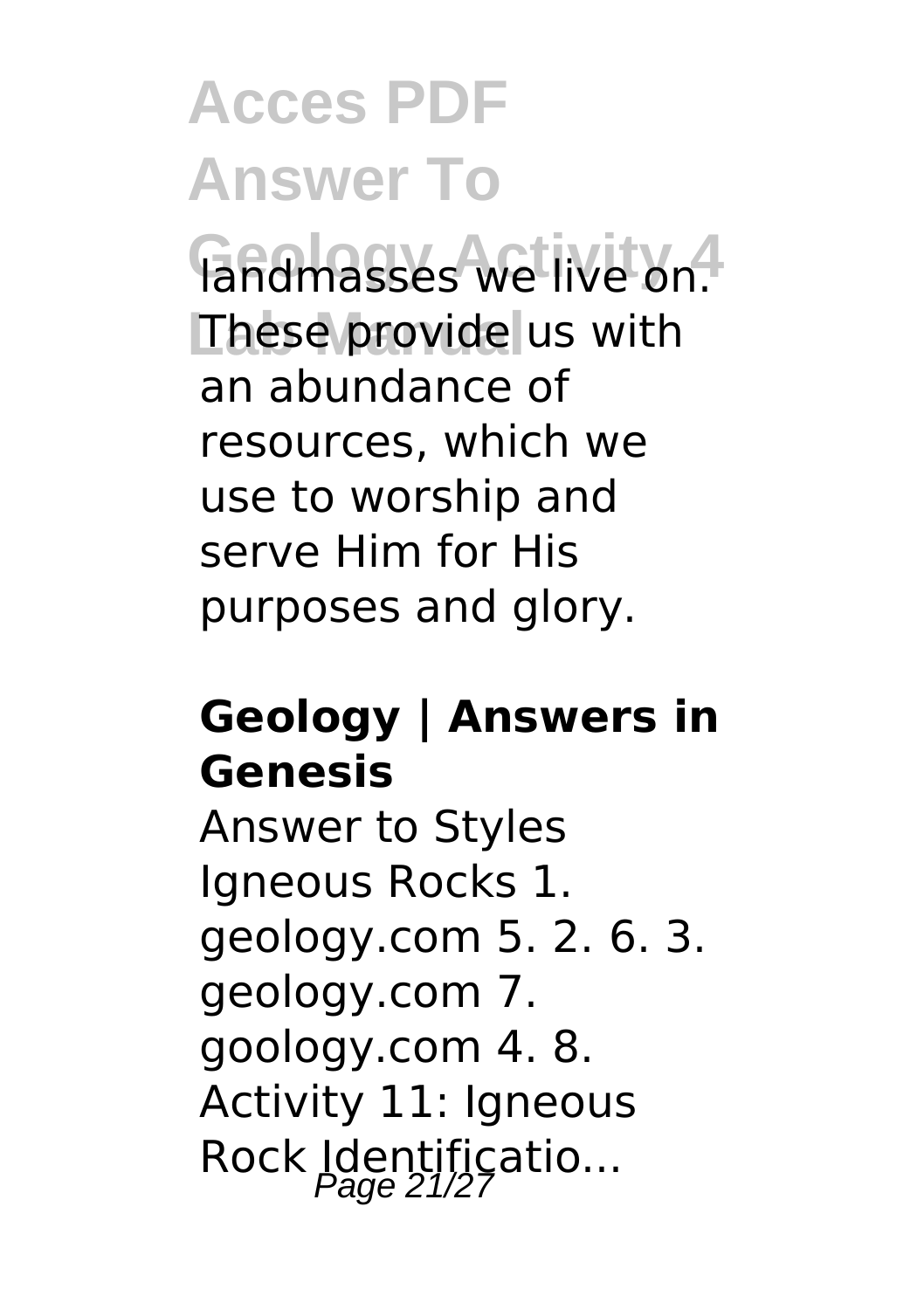**Acces PDF Answer To Geology Activity 4 Styles Igneous Rocks 1. Geology.com 5. 2. 6. 3. Ge ...** 328 Water table level (feet above and below land surface  $LS$ ) + 20 LS 0 – 40 – 80 – 120 – 160 – 200 – 240 1915 1920 1930 1940 1950 1960 1970 0 2 4 6 8 10 12 14 Subsidence (feet) FIGURE 12.11 Hydrograph showing changes of water level in a well at San Jose,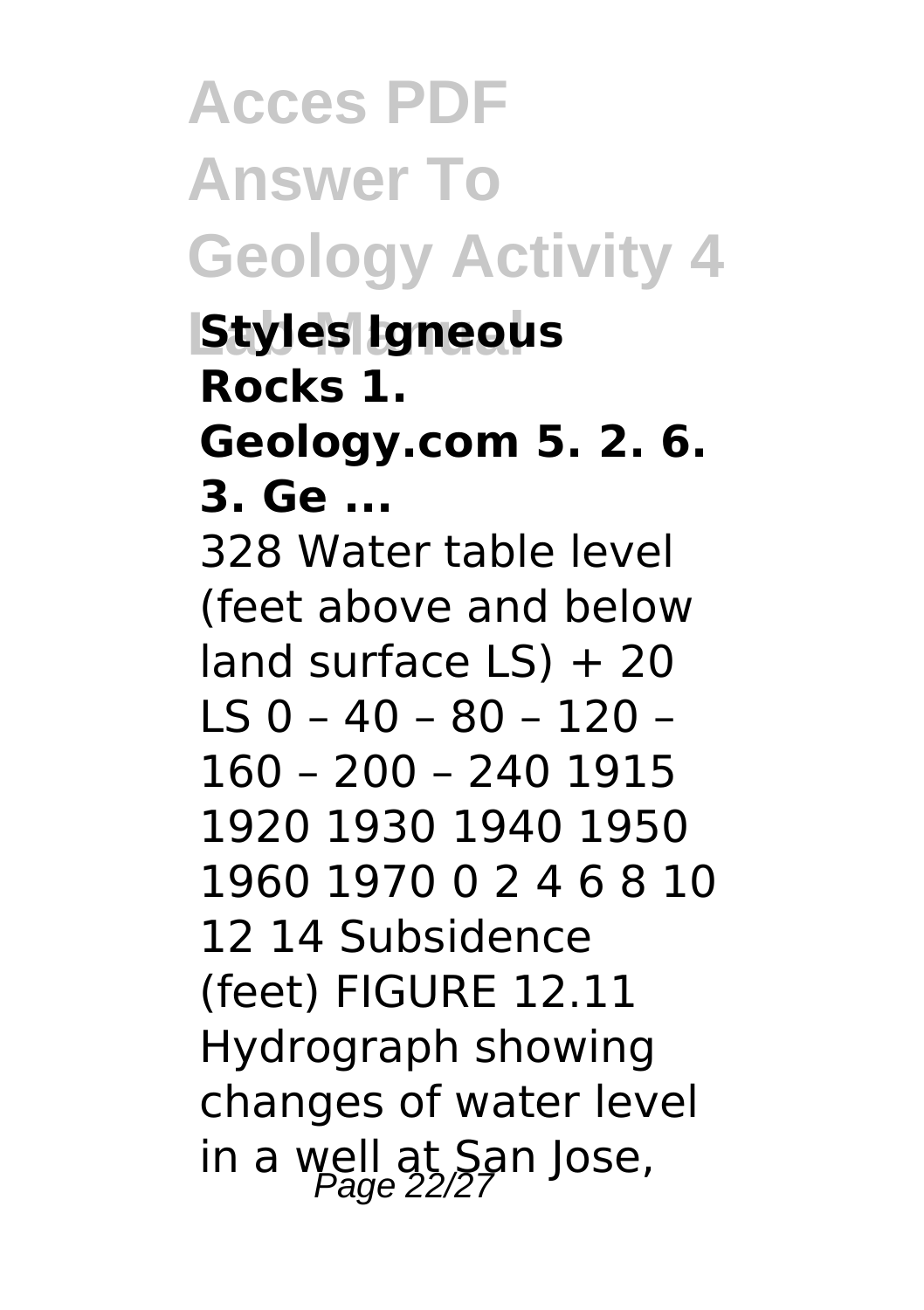**Acces PDF Answer To Galfornia** Activity 4 **Lab Manual [Solved] ACTIVITY 12.4 Land Subsidence from Groundwater ...** 8. Geology and Resources Practice Using the information you gathered from the previous lessons, complete the Practice sheet. Check your answers with the key. (Note: the 8.4.1 assessment will be very similar to this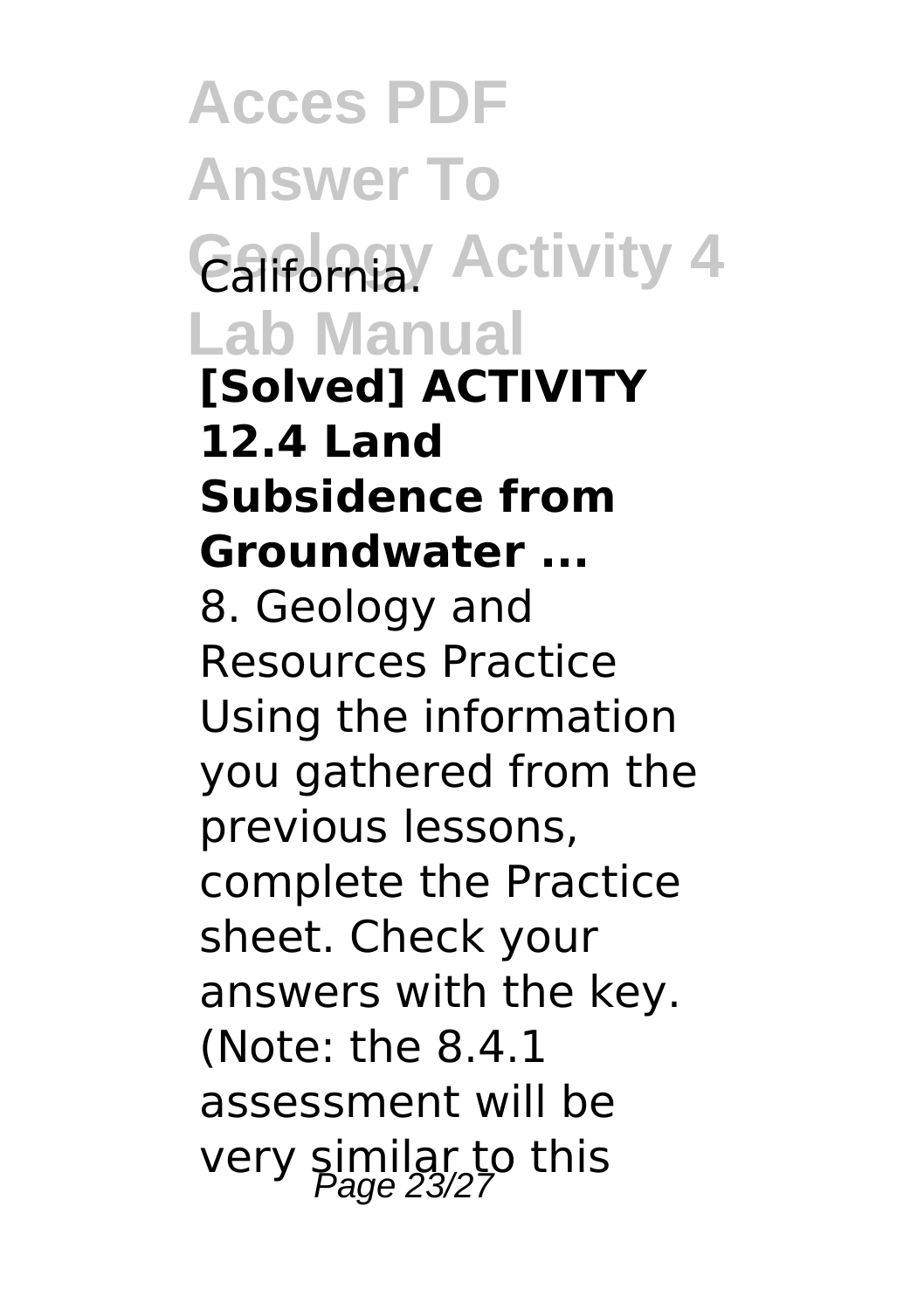#### **Acces PDF Answer To Gractice sheet so make** sure you really understand it)

#### **Geology 8.4 - Science In Your Everyday Life**

1 answer below » Glacier National Park Investigation Activity 13.4 Name: Course/Section: Date: Refer to the map of Glacier National Park in Fig. 13.14 A List the features of glaciation from  $Eigs, 133-13.10$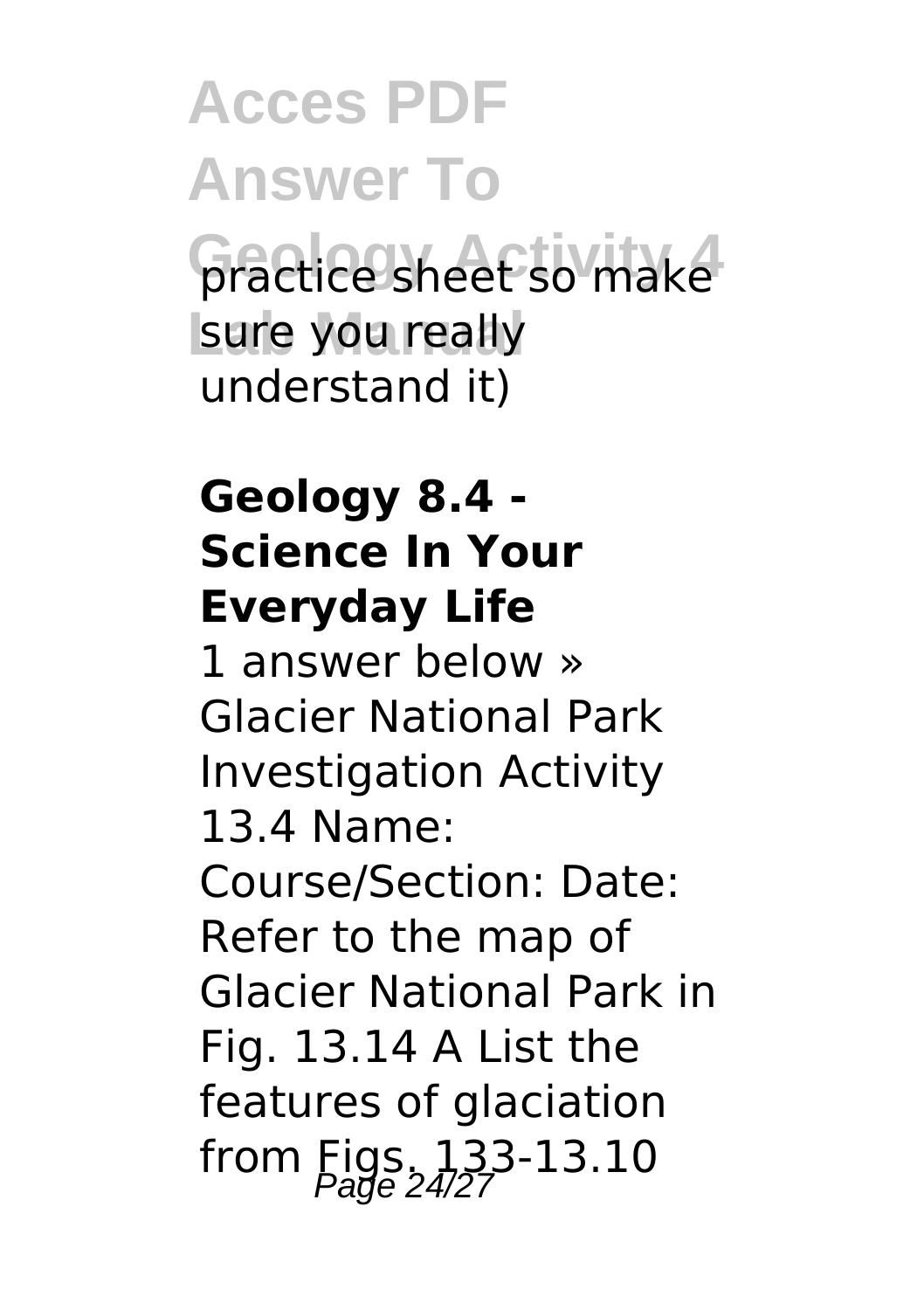that you can ohnerve 4 **Lab Manual** in Fig. 13.14 BLocate Quartz Lake and Middle Quartz Lake in the southwest part of the map.

#### **(Solved) - Glacier National Park Investigation Activity 13 ...** 2. A simple tool used by scientists is a geologic map. 3. Rocks provide us with records of many different past events. 4. We can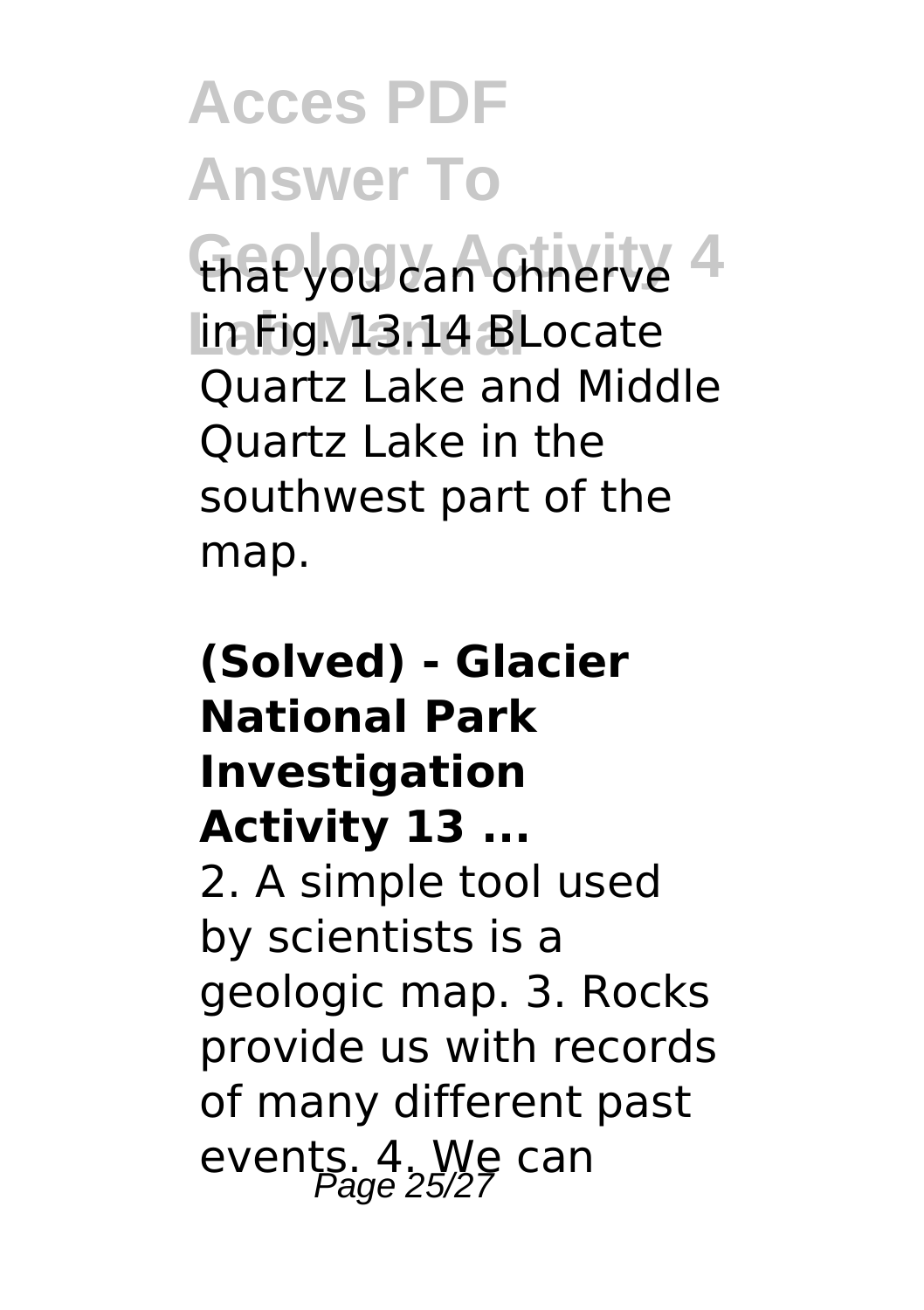**Gome up with basic y 4** statements a out the geology of a state by using a geologic map.

#### **Rocks Can Tell a Story: Introduction to Geologic Maps**

Geology Lab Videos by Tom Braziunas at North Seattle Community College - students can view short video demonstrations of some of the physical geology lab activities; Reynolds, et al. 2010.